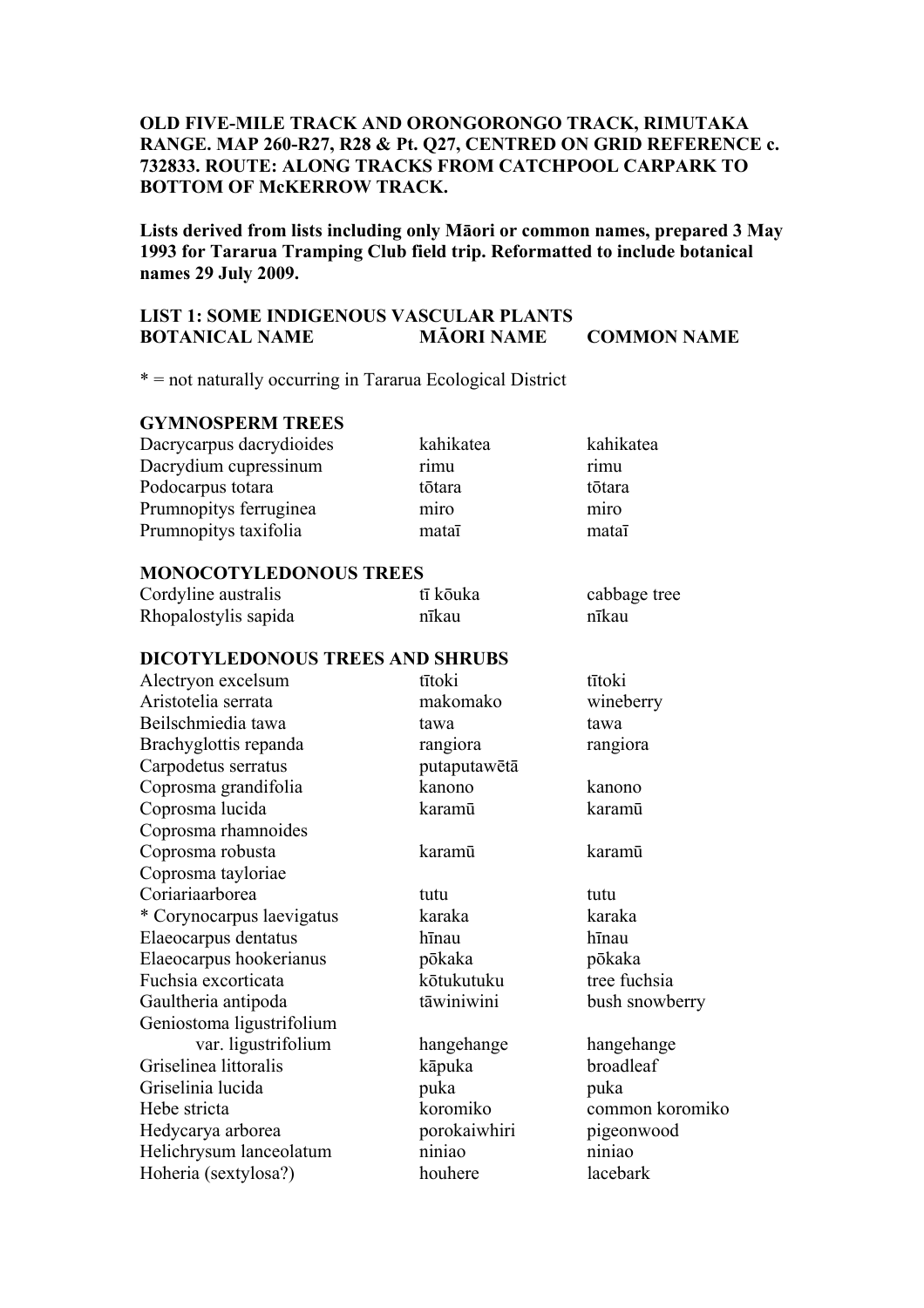Knightia excelsa **rewarewa** rewarewa rewarewa Kunzea ericoides kānuka kānuka Laurelia novae-zelandiae pukatea pukatea pukatea pukatea pukatea pukatea pukatea pukatea pukatea pukatea pukatea pukatea pukatea pukatea pukatea pukatea pukatea pukatea pukatea pukatea pukatea pukatea pukatea pukatea pukat Leptecophylla juniperina mingimingi prickly mingimingi Leptospermum scoparium mānuka mānuka Leucopogon fasciculatus mingimingi big mingimingi Macropiper excelsum kawakawa kawakawa kawakawa Melicytus ramiflorus māhoe māhoe Metrosideros robusta rātā northern rātā Nestegis lanceolata maire white maire Nothofagus solandri var. solandri tawhai rauriki black beech Nothofagus truncata tawhai raunui hard beech Olearia rani heketara heketara Ozothamnus leptophyllus tauhinu tauhinu Pennantia corymbosa kaikōmako kaikōmako Pittosporum eugenioides tarata tarata tarata Pittosporum tenuifolium kohuhu kohuhu kohuhu Pseudopanax arboreus whauwhaupaku five-finger Pseudopanax crassifolius horoeka lancewood Pseudowintera (colorata?) horopito horopito Schefflera digitata **patē** seven-finger Syzygium maire maire maire tawake swamp maire Weinmannia racemosa kāmahi kāmahi

#### **MONOCOTYLEDONOUS LIANES**

| Freycinetia banksii | kiekie | kiekie     |
|---------------------|--------|------------|
| Ripogonum scandens  | kareao | supplejack |

# **DICOTYLEDONOUS LIANES**

| Clematis paniculata     | puawānanga | white clematis    |
|-------------------------|------------|-------------------|
| Metrosideros colensoi   |            |                   |
| Metrosideros fulgens    | akakura    | scarlet rātā      |
| Muehlenbeckia australis | põhuehue   | põhuehue          |
| Passiflora tetranda     | kōhia      | NZ passion flower |
| Rubus cissoides         | tatarāmoa  | bush lawyer       |

## **FERNS AND FERN ALLIES**

| manamana       | hen & chickens                         |
|----------------|----------------------------------------|
|                |                                        |
| huruhuruwhenua | shining spleenwort                     |
| petako         | sickle spleenwort                      |
| piupiu         | crown fern                             |
| pānako         | threadfern                             |
| kiwakiwa       | ray water fern                         |
| kiokio         | kiokio                                 |
| ponga          | silver fern                            |
| mamaku         | mamaku                                 |
| kātote         | soft tree fern                         |
| whekī          | whekī                                  |
|                | makawe o Raukatauri hanging spleenwort |

2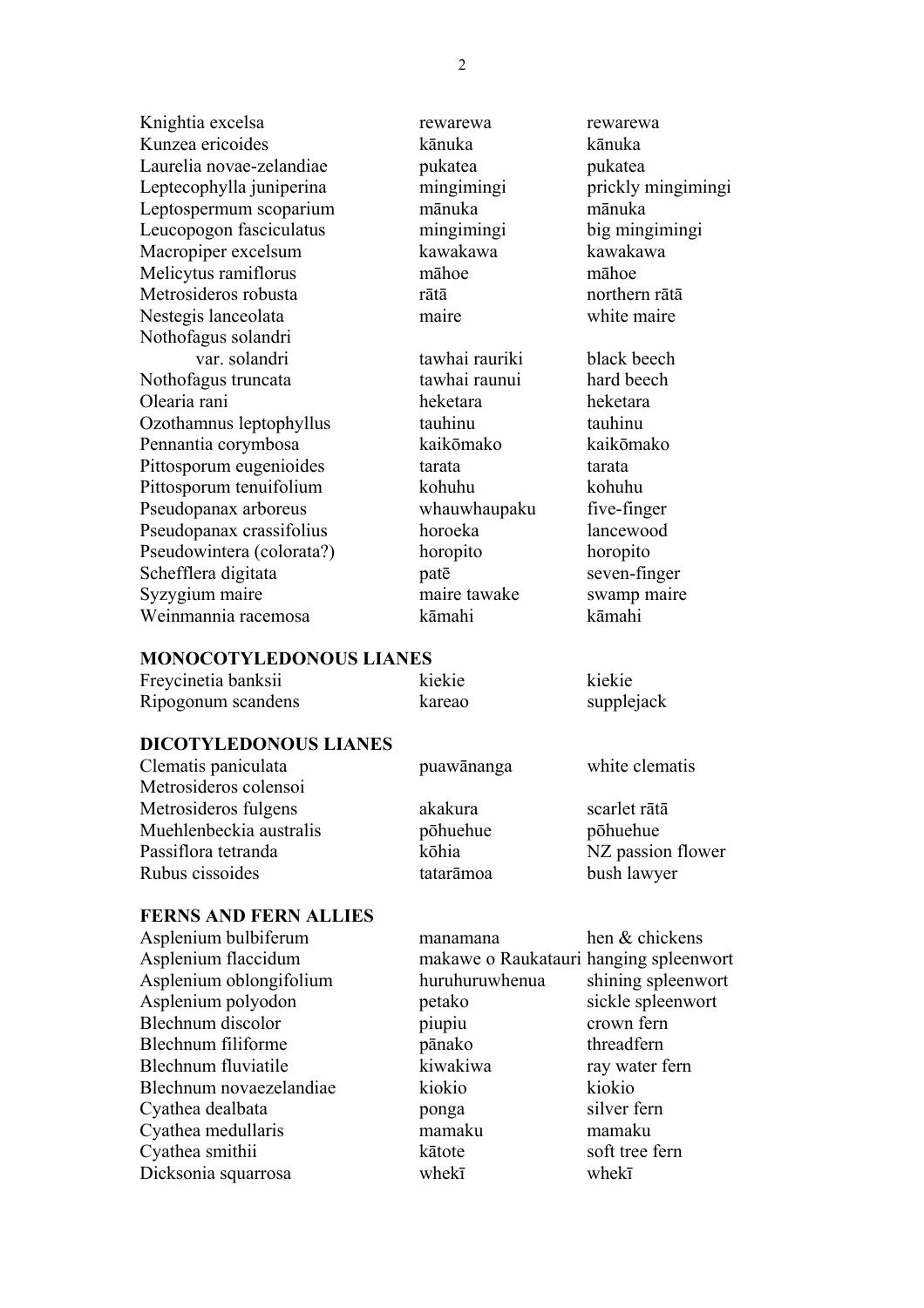| Grammitis sp.                                                                                                                                                  |              | a strap fern     |
|----------------------------------------------------------------------------------------------------------------------------------------------------------------|--------------|------------------|
| Histiopteris incisa                                                                                                                                            | mātātā       | water fern       |
| Hymenophyllum ssp.                                                                                                                                             |              | filmy ferns      |
| Leptopteris hymenophylloides                                                                                                                                   | heruheru     | crepe fern       |
| Lycopodium sp.                                                                                                                                                 |              | a club moss      |
| Microsorum pustulatum                                                                                                                                          | kōwaowao     | hound's tongue   |
| Microsorum scandens                                                                                                                                            | mokimoki     | fragrant fern    |
| Pneumatopteris pennigera                                                                                                                                       | pakau        | gully fern       |
| Pteridium esculentum                                                                                                                                           | rārahu       | bracken          |
| Pteris tremula                                                                                                                                                 | turawera     | shaking brake    |
| Trichomanes reniforme                                                                                                                                          | raurenga     | kidney fern      |
| <b>ORCHIDS</b>                                                                                                                                                 |              |                  |
| Earina autumnalis                                                                                                                                              | raupeka      | Easter orchid    |
| <b>GRASSES</b>                                                                                                                                                 |              |                  |
| Cortaderia sp.                                                                                                                                                 | toetoe       | toetoe           |
| Microlaena avenacea                                                                                                                                            |              | bush rice grass  |
| <b>SEDGES</b>                                                                                                                                                  |              |                  |
| Gahnia sp.                                                                                                                                                     |              |                  |
| Uncinia uncinata                                                                                                                                               | matau a Māui | hooked sedge     |
| <b>RUSHES</b>                                                                                                                                                  |              |                  |
| None recorded                                                                                                                                                  |              |                  |
| MONOCOTYLEDONOUS HERBS, other than orchids, grasses, sedges, rushes                                                                                            |              |                  |
| Astelia solandri                                                                                                                                               | kōwharawhara | perching astelia |
| Dianella nigra                                                                                                                                                 | tūrutu       | blueberry        |
| <b>DICOTYLEDONOUS HERBS</b>                                                                                                                                    |              |                  |
| Euphrasia sp.                                                                                                                                                  | tūtae kiore  | an eyebright sp. |
| <b>LIST 2: SOME ADVENTIVE VASCULAR PLANTS</b>                                                                                                                  |              |                  |
| NOTE: The following species were recorded mostly along the Old Five Mile Track in<br>the lower Catchpool Stream and lower Graces Stream sections of the track. |              |                  |
| <b>GYMNOSPERM TREES</b>                                                                                                                                        |              |                  |
| Pinus radiata                                                                                                                                                  |              | radiata pine     |
|                                                                                                                                                                |              |                  |

# **DICOTYLEDONOUS TREES AND SHRUBS**

Cytisus scoparius broom